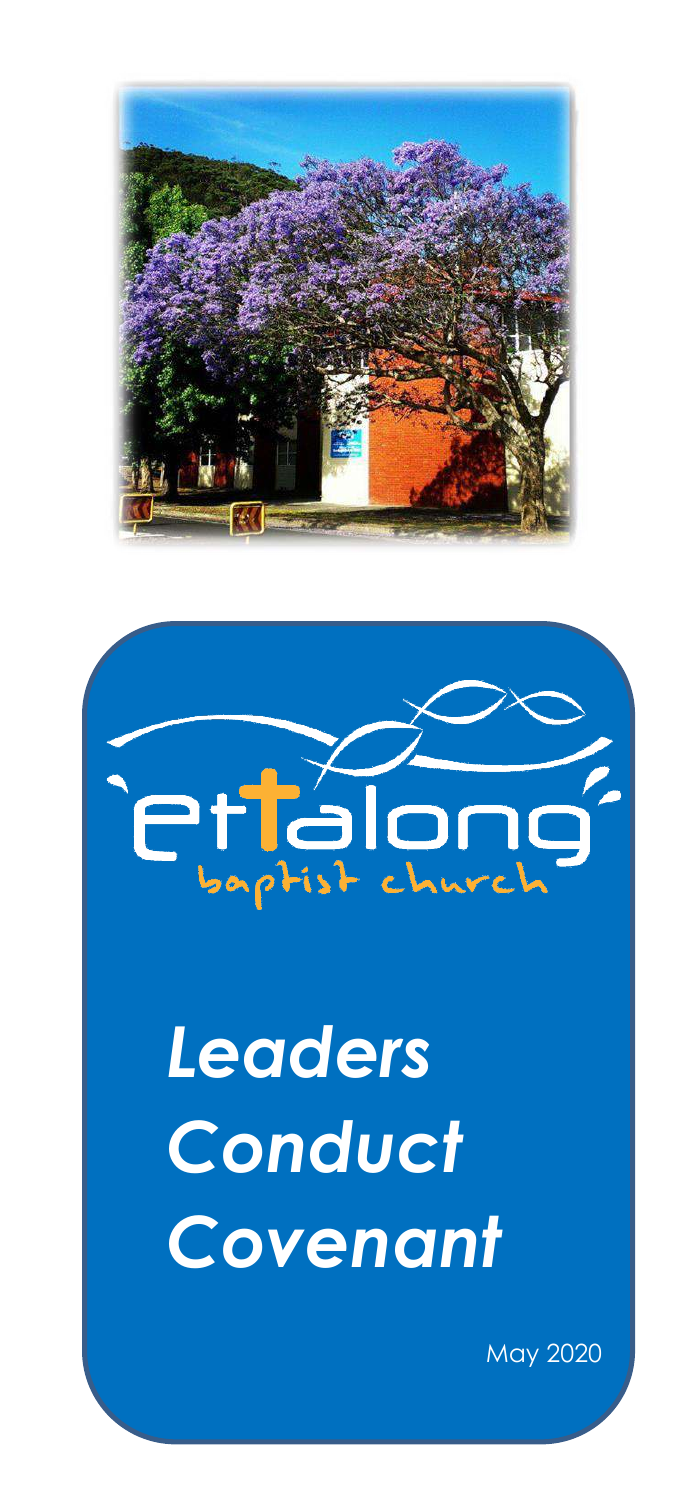## **Why a Covenant?**

Christian ministry and leadership is a high calling. It is a position based upon the Holy Spirit's gifting and local church's affirmation and calling to a position of delegated authority of the church to serve, encourage, teach and empower God's people.

This is a servant-leadership role. Jesus told his disciples that they were not to be like the rulers of their day who lorded over others, but rather they were to be servants of others.

Most Christian leaders do serve honourably. However, some have abused their positions of authority resulting in great harm. As a result, assumptions about the good character of people who make themselves available for leadership positions are no longer to be the sole basis for the carrying out of Christian leadership and ministry.

Members and Ministry Partners of Ettalong Baptist Church need to be confident that they will be cared for, nurtured and encouraged as they grow, and, at the same time, protected from spiritual, physical, mental or emotional harm. We want everyone who comes to our church, or in some manner interacts with our church community, to acknowledge it as a safe place "in an unsafe world".

The Church is committed to creating safe spaces where people can be confident that they will be cared for, nurtured and encouraged as they grow and at the same time, protected from spiritual, physical, sexual and emotional abuse.

This Leader's Conduct Covenant provides a clear set of behavioural and some procedural expectations, that we as a leadership agree on to define what is acceptable and what is unacceptable conduct for leaders at Ettalong Baptist Church.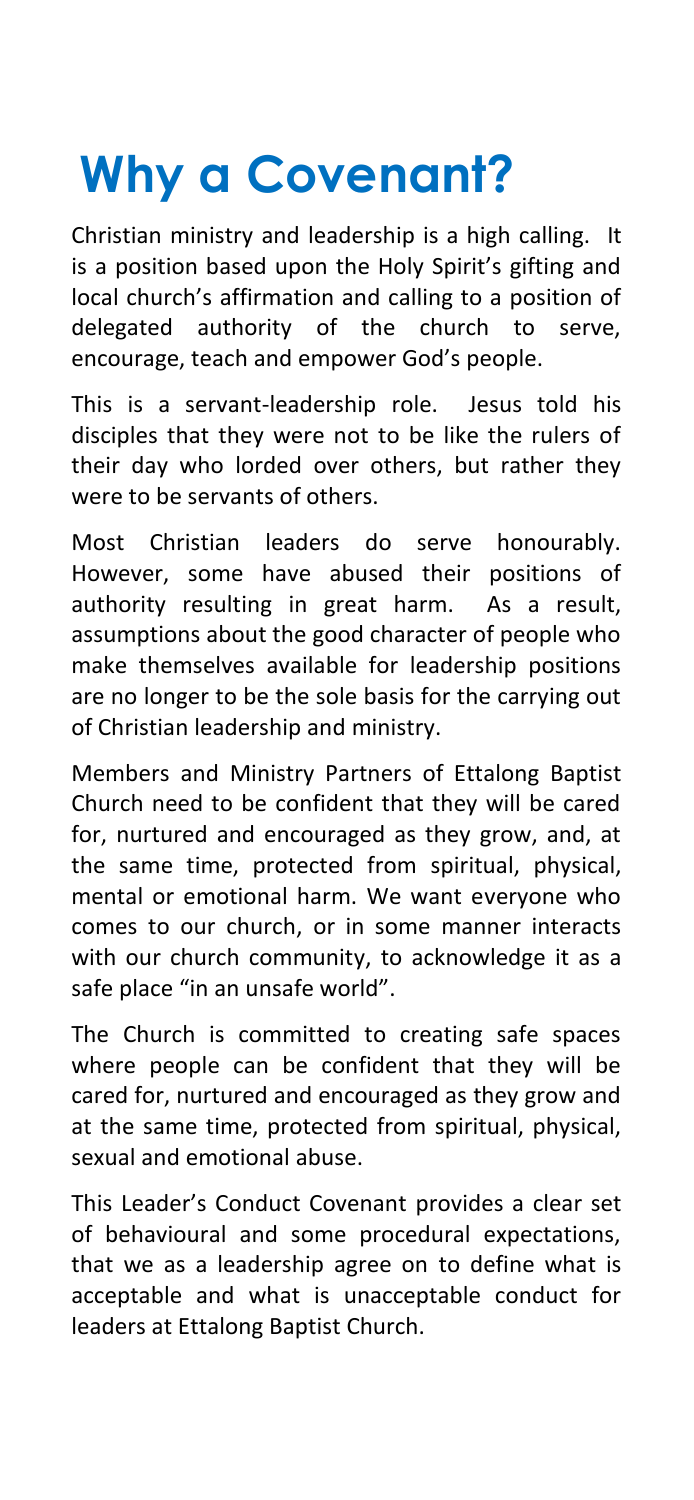### **Our Covenant:**

#### **We lead out of a relationship with God. We will maintain a healthy relationship with God by:**

- joining regularly in the life and ministry of the Church.
- studying the Scriptures in private and in groups.
- praying regularly in private and in fellowship with and for the people and ministry of the Church.

• giving of our time and finances to the work of the Church, as an expression of our gratitude to God.

#### **We serve others in the context of healthy relationships. We will engage in healthy friendships with those to whom we lead and minister by:**

- loving and caring for our families; paying attention to the effect of leadership on them.
- treating others with respect; teach and exercise authority respectfully.

• upholding confidential information; do not disclose to anyone (including spouse), any confidential information without the consent of the person providing the information. (There is an exception where there is a legal obligation or a duty of care issue.)

• being a team player; cooperating with other church leaders, there will be areas that overlap and someone else may have the advice that you need.

• using words that build up; do not ridicule or embarrass people.

• disclose conflicts of interest and avoiding professionally counselling people with whom we have personal relationships; making alternative arrangements for pastoral ministry for close family members or any person if you begin to develop a romantic relationship with them.

• make false, misleading, or deceptive statements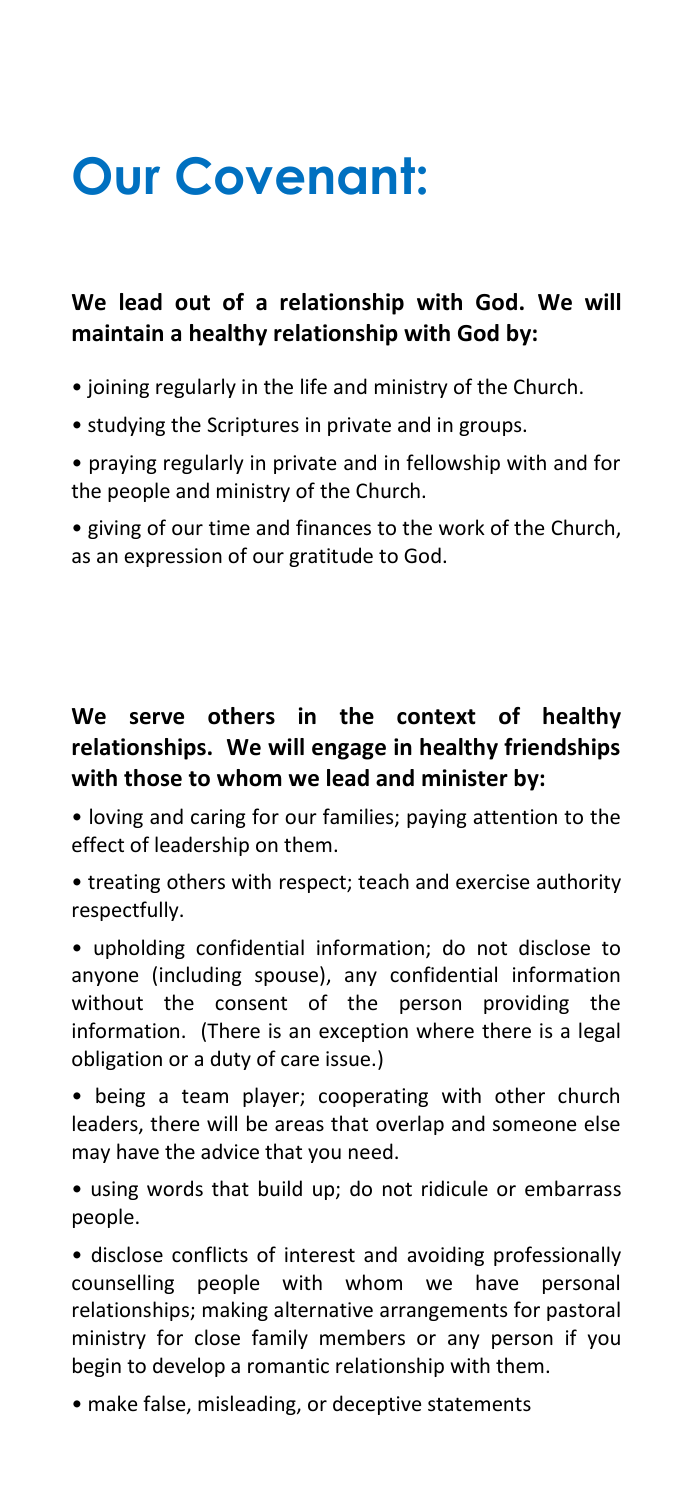#### **As Christian Leaders we will:**

• be accountable to our team, watch out for each other and protect each other's integrity.

• not take property belonging to others, including intellectual property (copyright) and knowingly making false, misleading or deceptive statements.

• not engage in bullying, emotional abuse, harassment, physical abuse, sexual abuse or spiritual abuse of any person, including your family.

• not act violently or intentionally provoke violence when engaged in civil disobedience.

• be responsible in our use of addictive substances and services (e.g. prescriptions/ alcohol).

• not use any prohibited substance.

• act with sexual purity. Sexuality is a gift from God. We will express our sexuality in healthy and God directed ways. Not engage in inappropriate intimate relationship or view prohibited material.

• act with financial integrity and not engage in tax evasion

• have in place systems for accountability and transparency in financial matters.

• not seek personal advantage or financial gain from your position, other than in wages, recognised allowances and deductions.

• disclose to the church leadership if we are or have been investigated for any criminal offences.

• keep up to date with our obligations with respect to vulnerable people, policy procedures and attend the training as required

• report concerns about misconduct and/or abuse according to the church's Safe Church Policy and relevant procedures.

• agree to participate in any process initiated under the procedure for resolving conflict, procedure for handling complaints against staff and volunteers and/or procedure for responding to child protection concerns and agree to be bound by the outcomes of any such process, which may include termination of my employment/engagement as a staff member or volunteer with the church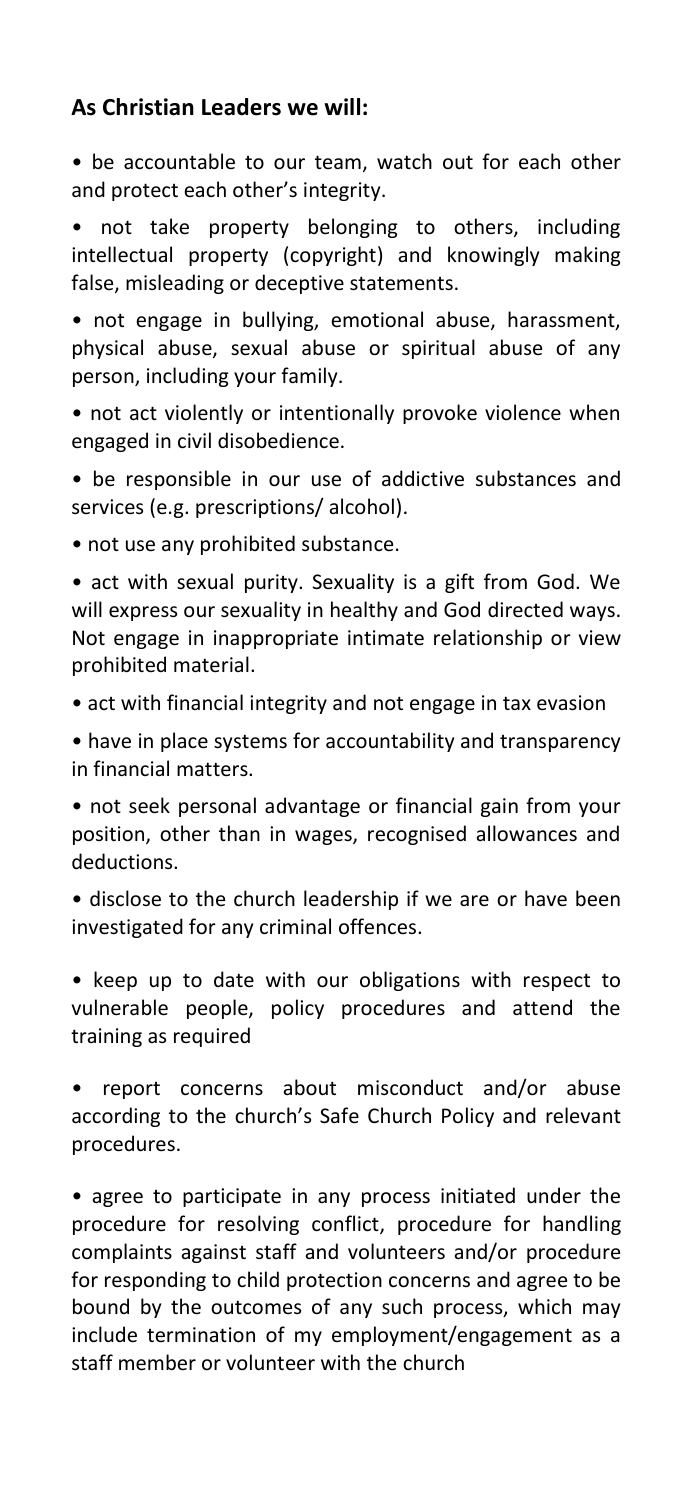#### **Our promises to our Leadership Team:**

- ➢ **As a member of the Pastoral Team we will…**
- ➢ **As a member of the Elders we will…**
- ➢ **As a member of the Diaconate we will…**
- ➢ **As a member of the Church Council we will…**

#### **commit to the following:**

• uphold, support and abide by the Ettalong Church Policy procedures and guidelines and respond to reasonable directions from the person with responsibility for the ministry I am involved in

• there will be no passing on of private information (emails and addresses) from our meeting without permission. *(respect mandatory reporting procedure).*

• it is appropriate to discuss "technical" issues outside our team, after checking with the rest of the team, we need to take ownership of confidentiality and be prepared to confess any breaches to the rest of our team.

#### **Be Consistent:**

• we need to be consistent in what we do.

• we will agree to a start time and finish time for our group and we will each honour these.

#### **Value Open Communication:**

• email is not the best way to communicate effectively. Face to face discussion is always best.

• once a decision is made at a meeting an absent member of our group cannot ask for the decision to be changed, either by email or at the next meeting.

• email for procedural decisions is acceptable.

• to communicate well we will report our ministries as set out in our Leadership Procedures Document. The deadline for written reports for a meeting (such as the monthly Lead Pastors Report) will be 9.30pm on the Saturday before the meeting concerned.

#### **Practice Solidarity:**

• during a meeting of our Team we should always vocalise our views respectfully, candidly and honestly.

• when our Team makes a decision however, no matter what our personal views may be, there must be solidarity in the decision made